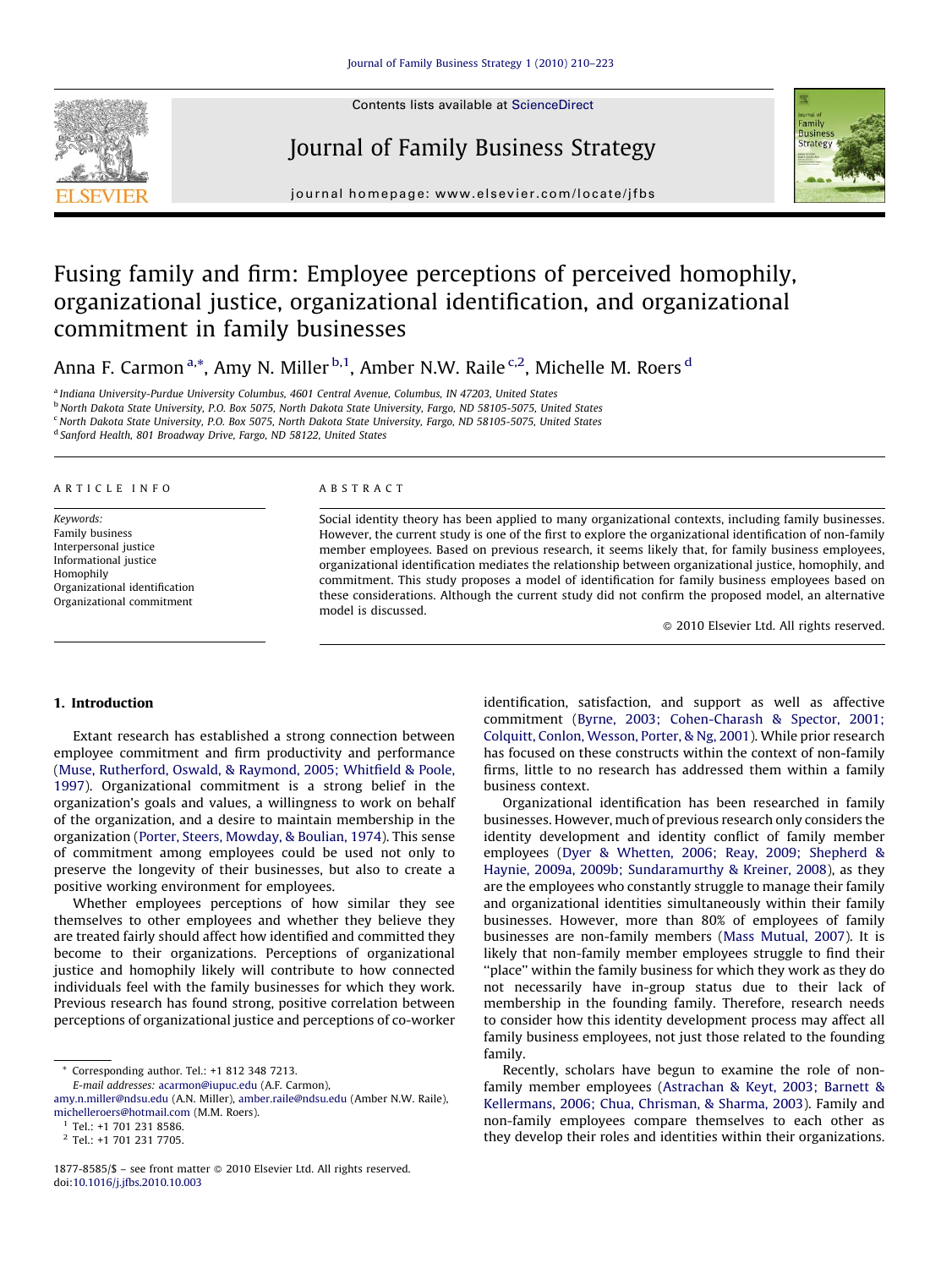Non-family employees within family businesses likely provide additional challenges non-family firms may not face in terms of creating a strong sense of identification and commitment among family and non-family members alike.

The development of family and business identities as either separate or integrated entities of family member employees affects non-family employees' perceptions and work experiences. If the founding family's family and business identities are seen as integrated, non-family employees may be given limited access to managerial opportunities, limited contributions to organizational decision-making, and limited presence on governing boards ([Lubatkin, Schulze, Ling, & Dino, 2005; Schulze, Lubatkin, & Dino,](#page--1-0) [2003b\)](#page--1-0). On the other hand, if the founding family's family and business identities are viewed as separate, non-family employees are likely to have a larger, more important presence in family businesses ([Sundaramurthy & Kreiner, 2008](#page--1-0)). Other research suggests family businesses should develop a ''family business meta-identity'' addressing who they are as a family business, rather than developing who they are as a family and who they are as a business separately ([Reay, 2009; Shepherd & Haynie, 2009a\)](#page--1-0). If they are able to do this, family businesses will be more likely to be able to create a strong sense of organizational identification and commitment where all family business employees perceive themselves as not only similar in values, beliefs and attitudes, but as also treated fairly within the organization.

To understand more thoroughly how family business employees come to identify with and come to be committed to their family businesses, we decided to draw on social identity theory (SIT), based in intergroup theory ([Tajfel, 1982\)](#page--1-0). Social identity theory explains how individuals compare themselves to members of their social groups as well as to other social groups [\(Tajfel & Turner,](#page--1-0) [1986\)](#page--1-0) in order to develop a series of social identities, including their organizational identities. Family business employees must compare themselves to both non-family member and family member employees in order to develop their unique identities and come to identify with their organizations.

Family business employees are likely to form their perceptions of organizational identification and commitment based on their perceptions of how they are treated within their family businesses and whether or not that treatment varies among employees. Employees will likely focus on their perceptions of organizational justice and homophily to determine how connected to their organizations they feel. Organizational justice is the perception of whether individuals are treated with respect based on the decision-makers and the policies in their organizations ([Colquitt,](#page--1-0) [2001; Scott, Colquitt, & Zata-Phelan, 2007\)](#page--1-0). Similarly, individuals base their perceptions of homophily on how similar they see their attitudes, values, and backgrounds to others in their organizations ([Lazarsfeld & Merton, 1954; McCroskey, Richmond, & Daly, 1975\)](#page--1-0). See Table 1 for more clarification of the current study's constructs.

When employees identify with their family business, they are likely to be committed to the family business as identification has been linked to both work satisfaction and lower turnover rates, and, ultimately, commitment ([van Dick et al., 2004\)](#page--1-0). Employees' perceptions that they are members of a cohesive organization tend to lead to a more productive workplace ([Fleming, 2000;](#page--1-0) [Richter, Van Dick, & West, 2004\)](#page--1-0). Therefore, through addressing family business employees' perceptions of justice and homophily, both researchers and practitioners may come to better understand their experiences in order to create better working environments within family businesses. To this end, the current study tests test whether one's status as a family member or non-family member employee affects perceptions of organizational justice, homophily, organizational identification, and commitment.

Further, it will also test whether organizational identification mediates the relationship between organization justice and homophily and organizational commitment.

## 2. Literature and hypotheses

## 2.1. Family businesses

For the purposes of this study, a family business is defined as: ''a business governed and/or managed with the intention to shape and pursue the vision of the business held by a dominant coalition controlled by members of the same family or a small number of families in a manner that is potentially sustainable across generations of the family or families'' [\(Chua, Chrisman, & Sharma,](#page--1-0) [1999,](#page--1-0) p. 25). The focus of this definition is the role of the family within a family business. As such, families as owners are likely to affect the development of a strong sense of organizational identification among their employees differently than owners of non-family firms.

Family business owners have the opportunity to aid their families and their businesses by developing a ''family business meta-identity'' in order to address who they are as a family business, rather than developing who they are as a family and who they are as a business separately ([Shepherd & Haynie, 2009a\)](#page--1-0). Through the development of this meta-identity, family businesses are able to use the intersection of the business and families to benefit not only the business, but also the psychological well-being of the family [\(Shepherd & Haynie, 2009b\)](#page--1-0). For instance, family values such as commitment, loyalty, and supportiveness will likely benefit the business, while an in-depth knowledge of family personalities, values and beliefs, and weaknesses will allow family businesses to make decisions for the benefit of the family. Further, this meta-identity allows family businesses to ''develop a sense of pride in their distinctiveness'' as a family business ([Reay, 2009](#page--1-0), p. 1267). This sense of pride will likely contribute to feelings of organizational identification, as all employees are able to develop a sense of belonging to the family and the business simultaneously, rather than just to the business—something that non-family firms cannot do.

|--|--|

| Definitions of study constructs. |  |  |  |
|----------------------------------|--|--|--|
|----------------------------------|--|--|--|

| Construct                     | Definition                                                                                              | Key references                                                                 |
|-------------------------------|---------------------------------------------------------------------------------------------------------|--------------------------------------------------------------------------------|
| Interpersonal justice         | Perceptions of how individuals are treated with<br>respect and dignity by decision-makers               | <b>Colquitt (2001)</b>                                                         |
| Informational justice         | Perceptions of how honestly and thoroughly decision-makers<br>explain the rationale for their decisions | <b>Colquitt (2001)</b>                                                         |
| Homophily                     | Perceptions of similarity in attitude, background,<br>values, and/or appearance                         | Lazarfeld & Merton (1954), McCroskey et al. (1975),<br>Rogers & Bhowmik (1970) |
| Organizational identification | Perceptions of shared values, belonging, and<br>loyalty to an organization                              | Burke (1937), Cheney (1982, 1983), Mael and<br>Ashforth (1992)                 |
| Organizational commitment     | Perceptions of how connected an individual is<br>with an organization                                   | Meyer and Allen (1991, 1997), Mowday et al. (1979),<br>Porter et al. (1974)    |